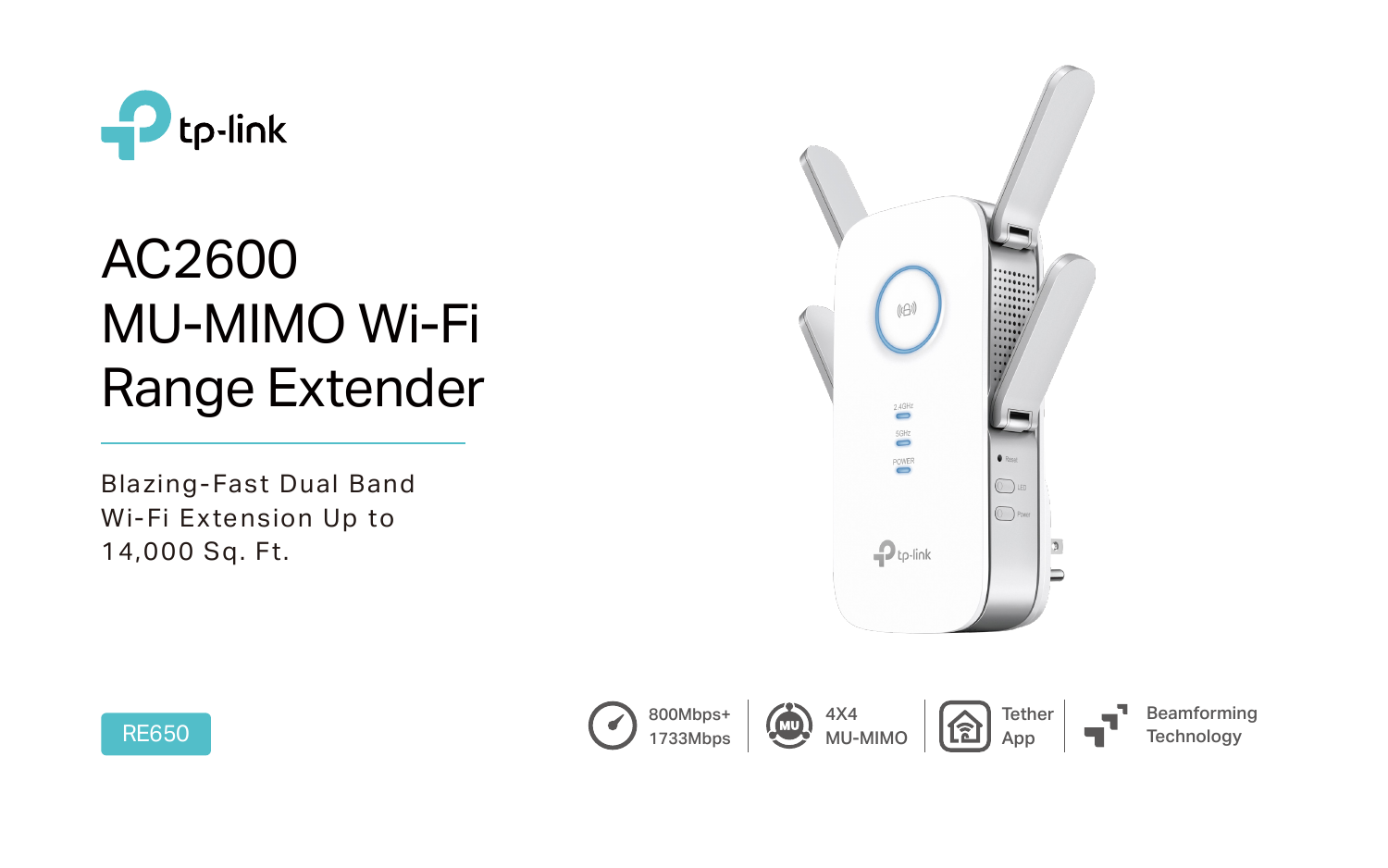## **Highlights**

## Wi-Fi Coverage Up to 14,000 Sq. Ft. MU-MIMO for 4× Faster Connections

 The AC2600 MU-MIMO Wi-Fi Range Extender connects to your router wirelessly, strengthening and expanding its signal into areas it can't reach on its own, achieving speeds of 800Mbps on the 2.4GHz band and 1733Mbps on the 5GHz band.

 MU-MIMO technology serves up to four devices at once, reducing wait time, increasing Wi-Fi throughput for every device, and making each stream more efficient.

> MU-MIMO Range Extender Simultaneously sends data to multiple devices

Traditional Range Extender Sends data to one device at a time



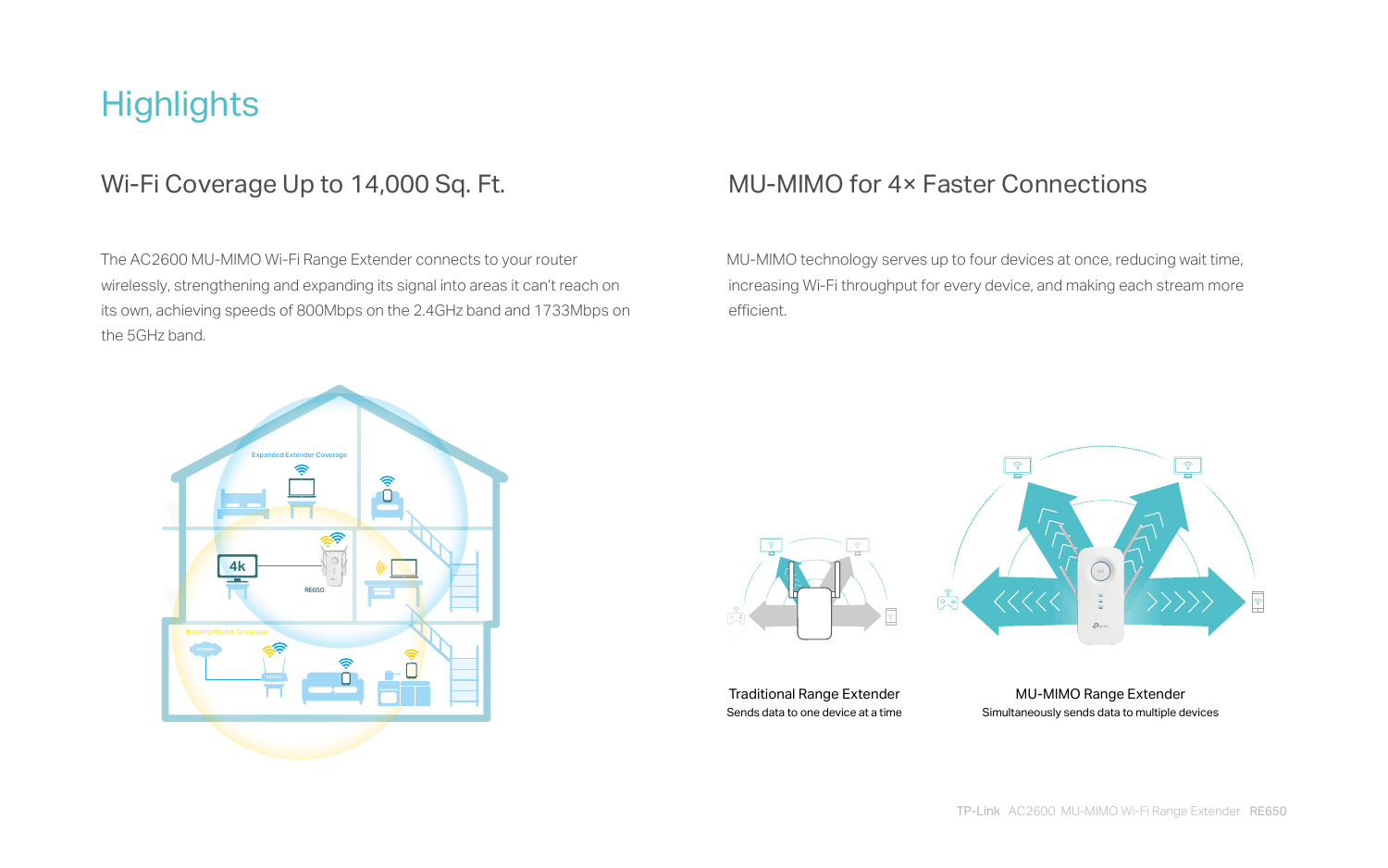- · Ultimate Wireless Speed Combined wireless speeds of up to 800Mbps (over 2.4GHz) and 1733Mbps (over 5GHz) Simultaneous Dual Band - Separate Wi-Fi bands enable more devices to connect to your network without a drop in performance
- · MU-MIMO Technology Simultaneously exchange data with several devices, achieving speeds which are 4× faster than standard AC extenders
- · Support 802.11 ac Provides a data transfer rate 3 times faster than 802.11n for each stream
- · Dual-core CPU 880MHz dual-core CPU makes multi-tasking easy and boosts data transfer rate

## **Reliability**

Reliable Connection - Four adjustable external antennas for optimal Wi-Fi coverage and reliable wireless connections

## Speed

## Features



- · Intuitive Web UI– Ensures quick and simple installation without hassle.
- · Fast Encryption One-touch WPA wireless security encryption with the WPS button
- · Easy On/Off LED On/Off button allows users to turn LED on or off
- · Power On/Off Conveniently power on or off your extender as required
- · Hassle-free Management with Tether App Network management is made easy with the TP-Link Tether App, available on any Android or iOS device
- · Online Upgrade Keeps you informed of the latest firmware and allows onling updating on the web UI